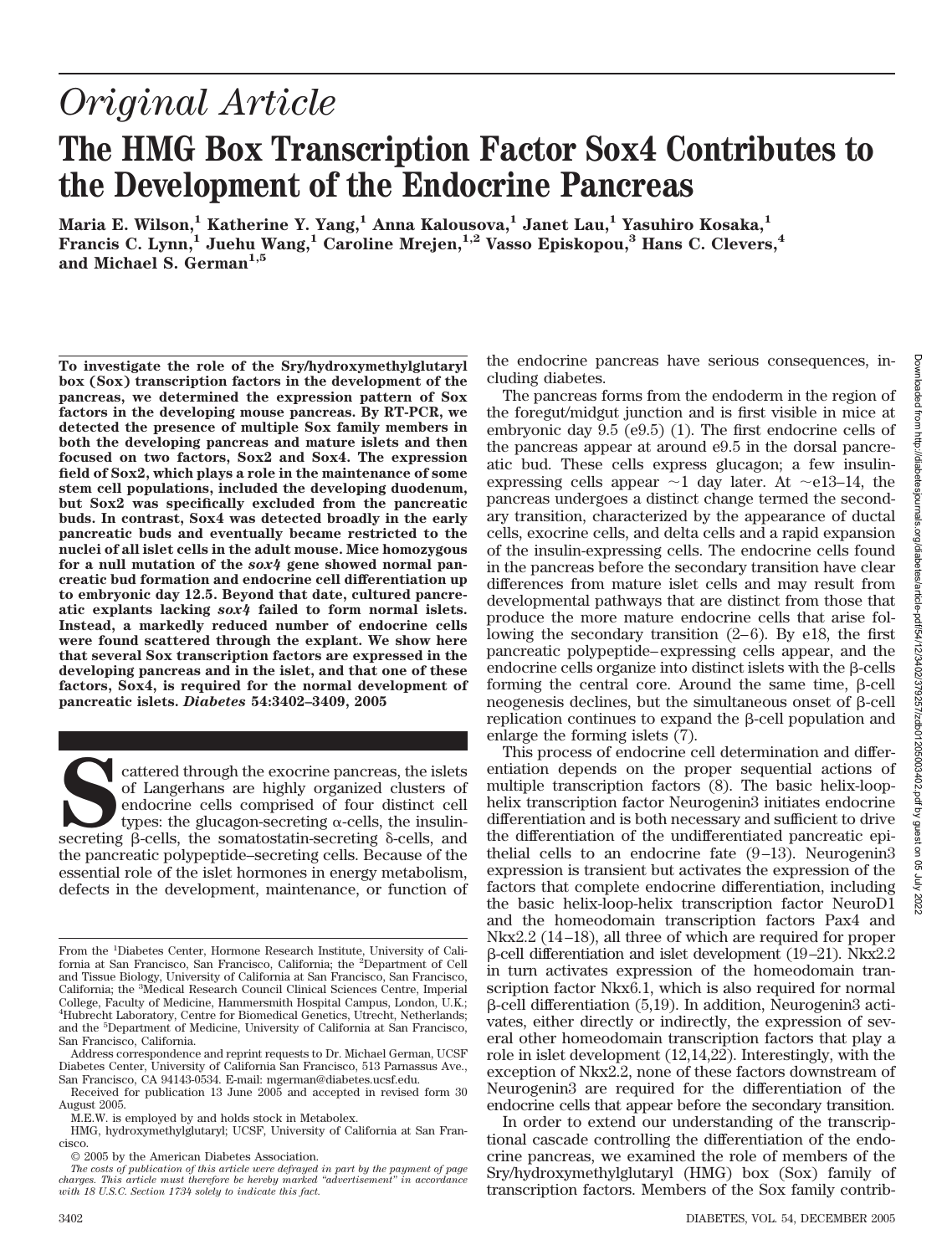ute to the development of a variety of tissues (23,24), and several Sox factors have been detected in the developing pancreas (25–30). We found that *sox4* was the most highly expressed Sox gene in the endocrine pancreas in the mouse and therefore examined its role in the development of the endocrine pancreas.

# **RESEARCH DESIGN AND METHODS**

Mice were housed on a 12-h light-dark cycle with controlled climate, according to the regulations of the University of California, San Francisco. Midday on the day on which the vaginal plug was discovered was considered e0.5 in the timing of embryo collection. CD1 mice were obtained from Charles River Laboratories and used for all studies on normal mice. The *sox4* mutant mice have been described previously (31). The *sox2* mutant mice were generated by disrupting the *sox2* locus with the  $\beta$ geo gene by homologous recombination in embryonic stem cells (32).

**Glucose tolerance tests.** Six-month-old mice were fasted for 12 h then injected intraperitoneally with glucose at 1 mg/kg body wt. Blood was sampled from the tail vein before injection of glucose and at the time points indicated after injection up to 180 min. Blood glucose was measured using a Glucometer 2m (Bayer).

**RT-PCR.** Total RNA was isolated with the RNAqueous kit (Ambion) from the indicated cells and tissues. First-strand cDNA was prepared from  $1-3 \mu$ g of total RNA with the Invitrogen SuperScript first-strand cDNA synthesis kit and oligo dT primers.

First-strand cDNA served as a template for PCR amplification as previously described (10) using the following degenerate primers derived from conserved amino acid sequences within the HMG DNA-binding domain of all Sox family members: 5'primer: cagctctagaCCIATGAAYGCITTYATGGTIGG and 3'primer: ggacctcgagGICKRTAYTTRTARTCIGG. PCR products were cloned into the pBlueScript (KS+) vector (Stratagene) and sequenced.

For TaqMan real-time PCR quantification, 30 ng of cDNA were used as a template. All primer/probe sets for TaqMan RT-PCR were validated with a standard curve by using serial cDNA dilutions. Assays for *sox2* were performed with ABI mSox2 assay-on-demand and ABI TaqMan Universal PCR Master Mix. All other assays used 200  $\mu$ mol/l dNTP, 5.5 mmol/l MgCl<sub>2</sub>, 500 nmol/l forward/reverse primers, and 100 nmol/l probe in 50  $\mu$ l for 40 cycles with the ABI TaqMan Gold Kit. Quantification was performed on an Applied Biosystems Prism 7700 sequence detection system. Results are reported relative to the level of mouse Histone3.3A mRNA, which was used as an internal control for cDNA quantity and quality in all assays. Sequences of all primers and probes are available on request.

**Pancreatic bud culture.** The dorsal and ventral pancreatic primordia and attached stomach and foregut were dissected from e11.5 embryos and placed on Matrigel matrix without phenol red (Becton Dickinson) contained within Millicell culture plate inserts (Millipore). The explants were incubated in 50% DME H-16, supplemented with nonessential amino acids, 1.4 g/l glucose, 0.11 g/l sodium pyruvate, 0.365 g/l linoleic acid, 1.2 g/l NaHCO3, 10% FBS, penicillin/streptomycin, fungizone, and insulin/transferrin/selenium supplement (Sigma) in 12-well plates. Explants were cultured for 8 days at 37°C in 5% CO2. Media was changed every 48 h.

After 8 days in culture, the fetal pancreas explants were photographed, fixed in 2.5% paraformaldehyde for 10 min at room temperature, dehydrated through graded ethanols, embedded in paraffin (paraplast), and sectioned at 5  $\mu$ m.

**Immunohistochemical and immunofluorescence assays.** Immunohistochemical and immunofluorescence analyses were performed on paraffin sections as described previously  $(33)$ . For  $\beta$ -galactosidase staining, embryos harvested on the dates indicated were fixed for 20–45 min on ice in 2% paraformaldehyde and 0.1% glutaraldehyde. Tissues were incubated overnight at  $37^{\circ}$  with X-gal (1  $\mu$ g/ml) as previously described (34). Gross embryos and dissected pancreases were visualized using a Leica dissecting microscope and imaged with a Spot RT digital camera and Openlab software. The tissues were fixed again in 4% paraformaldehyde, paraffin embedded, and sectioned at 5  $\mu$ m.

Primary antisera employed in the assays were diluted in 5% goat serum/ PBS at the following dilutions: guinea pig anti-insulin (Linco), 1:4,000; mouse anti-glucagon (Sigma), 1:10,000; rabbit anti-Nkx 6.1 (5), 1:6,000; rabbit anti-Sox4 (Chemicon), 1:2000; mouse monoclonal anti-Nkx2.2 (35) (Developmental Studies Hybridoma Bank, Iowa City, IA), 1:100; guinea pig anti-pancreatic polypeptide (Linco), 1:1,000; rat anti-somatostatin (Chemicon), 1:1,000; guinea pig anti–pdx-1 (10), 1:2000; rabbit anti–pdx-1 (10), 1:2000; guinea pig antineurogenin3 (10), 1:4,000; rabbit anti-Ki67 (Novocastra Laboratories), 1:500; and rabbit anti-cleaved caspase-3 (Cell Signaling), 1:100.

Sox4 antigen was produced by inserting the coding sequence for amino

# TABLE 1

Expression of selected genes in  $s\alpha x^4$ +/+ vs.  $s\alpha x^4$ -/- pancreases at e12.5

|                                     |            | Fold            |
|-------------------------------------|------------|-----------------|
| Gene name                           | Unigene    | difference*     |
| Ring finger protein 122             | Mm0.29532  | $2.26 \pm 0.27$ |
| Insulin 1                           | Mm0.46269  | $1.84 \pm 0.05$ |
| Cell division cycle 6 homolog       |            |                 |
| (Cdc6)                              | Mm0.20912  | $1.74 \pm 0.10$ |
| Peroxiredoxin 2                     | Mm0.70130  | $1.61 \pm 0.10$ |
| Cyclin-dependent kinase 4           |            |                 |
| (Cdk4)                              | Mm0.6839   | $1.44 \pm 0.08$ |
| Insulin 2                           | Mm0.4946   | $1.42 \pm 0.09$ |
| Glutathione peroxidase 1            | Mm0.1090   | $1.42 \pm 0.09$ |
| Nkx6.1                              | Mm0.193072 | $1.38 \pm 0.08$ |
| NeuroD1                             | Mm0.4636   | $0.79 \pm 0.07$ |
| Transforming growth factor- $\beta$ |            |                 |
| receptor 1                          | Mm0.197552 | $0.69 \pm 0.03$ |
| Cyclin D1                           | Mm0.273049 | $0.68 \pm 0.03$ |
| Gastrin                             | Mm0.4767   | $0.65 \pm 0.02$ |
| Sox11                               | Mm0.41702  | $0.63 \pm 0.08$ |
| Neurogenin3                         | Mm0.57236  | $0.61 \pm 0.02$ |
| Growth hormone                      | Mm0.343934 | $0.58 \pm 0.03$ |
| DEAD box polypeptide 3,             |            |                 |
| Y-linked                            | Mm0.302938 | $0.51 \pm 0.04$ |
| DEAD box polypeptide 4              | Mm0.12818  | $0.50 \pm 0.02$ |
| Metallothionein 1 (Mt1)             | Mm0.192991 | $0.50 \pm 0.05$ |
| BCL2 interacting protein 1          |            |                 |
| $(Bnip3)$ †                         | Mm0.2159   | $0.49 \pm 0.03$ |
| Metallothionein 2 (Mt2)             | Mm0.147226 | $0.43 \pm 0.02$ |
| Apoptotic chromatin                 |            |                 |
| condensation inducer 1              | Mm0.297078 | $0.26 \pm 0.02$ |
| Alpha fetoprotein                   | Mm0.358570 | $0.25 \pm 0.02$ |

Data are the means of six ratios  $\pm$  SEM. \*Fold difference was calculated by taking the ratio of the signal from  $s\alpha x/2$ +/+ RNA relative to  $s\alpha x^4$  –/– RNA. †This gene was spotted twice on the array, and the fold difference shown is the mean of both spots.

acids 131–410 from mouse Sox4 downstream of the glutathione-S-transferase coding sequence in the pGEX-2T vector (Pharmacia). The resulting fusion protein was purified from *E. coli* and injected into rabbits. Dilutions of 1:2,000 were used for staining, and preimmune sera from the same animal gave no staining at the same concentration.

Secondary antibodies (Jackson ImmunoResearch Laboratories) for immunofluorescence were used at the following concentrations: Cy3-conjugated goat anti-rabbit and anti-mouse, 1:800; fluorescein isothiocyanate–conjugated goat anti-rabbit, anti–guinea pig, anti-hamster, and anti-mouse, 1:200; and Cy2-conjugated donkey anti-rat, 1:200. For peroxidase staining, slides were incubated with goat anti–guinea pig biotinylated secondary antibody (Vector Laboratories, Burlingame, CA) at a dilution of 1:200.

All slides were visualized with a Zeiss Axioskop II microscope and imaged with a Hamamatsu ORCA100 digital camera and Openlab software.

**In situ hybridization.** For RNA in situ hybridization analysis of paraffin sections  $(5 \mu m)$ , adult mouse pancreas was processed, sectioned, and hybridized with digoxigenin-labeled riboprobes as previously described (10). Digoxigenin-labeled sense and antisense riboprobes were detected with alkaline phosphatase–coupled anti-digoxigenin antibodies using BM purple (Boehringer Mannheim) as color substrate. The *sox4* sense and antisense riboprobes were transcribed in vitro from a fragment consisting of bp 1,427–1,776 of mouse *sox4* (accession number X70298). The sense probe gave no significant signal on adult mouse pancreas.

**Microarray gene expression analysis.** Slides carrying  $\sim$ 22,000 mouse cDNAs were generated by the Mouse Microarray Consortium at University of California at San Francisco (UCSF). A total of 20,000 of the clones corresponded to FANTOM1 set of cDNAs from RIKEN (http://fantom.gsc.riken.jp/). The remaining clones were amplified from personal stocks of various UCSF laboratories. The complete list of the clones can be obtained from the UCSF Mouse Microarray Consortium web site at http://mmc.ucsf.edu.

Pancreatic buds were extracted from *sox4* mutant mice at e12.5. Buds from homozygous mutants and wild-type embryos were pooled separately, and total RNA was isolated using the RNeasy Mini Kit (Qiagen) and treated with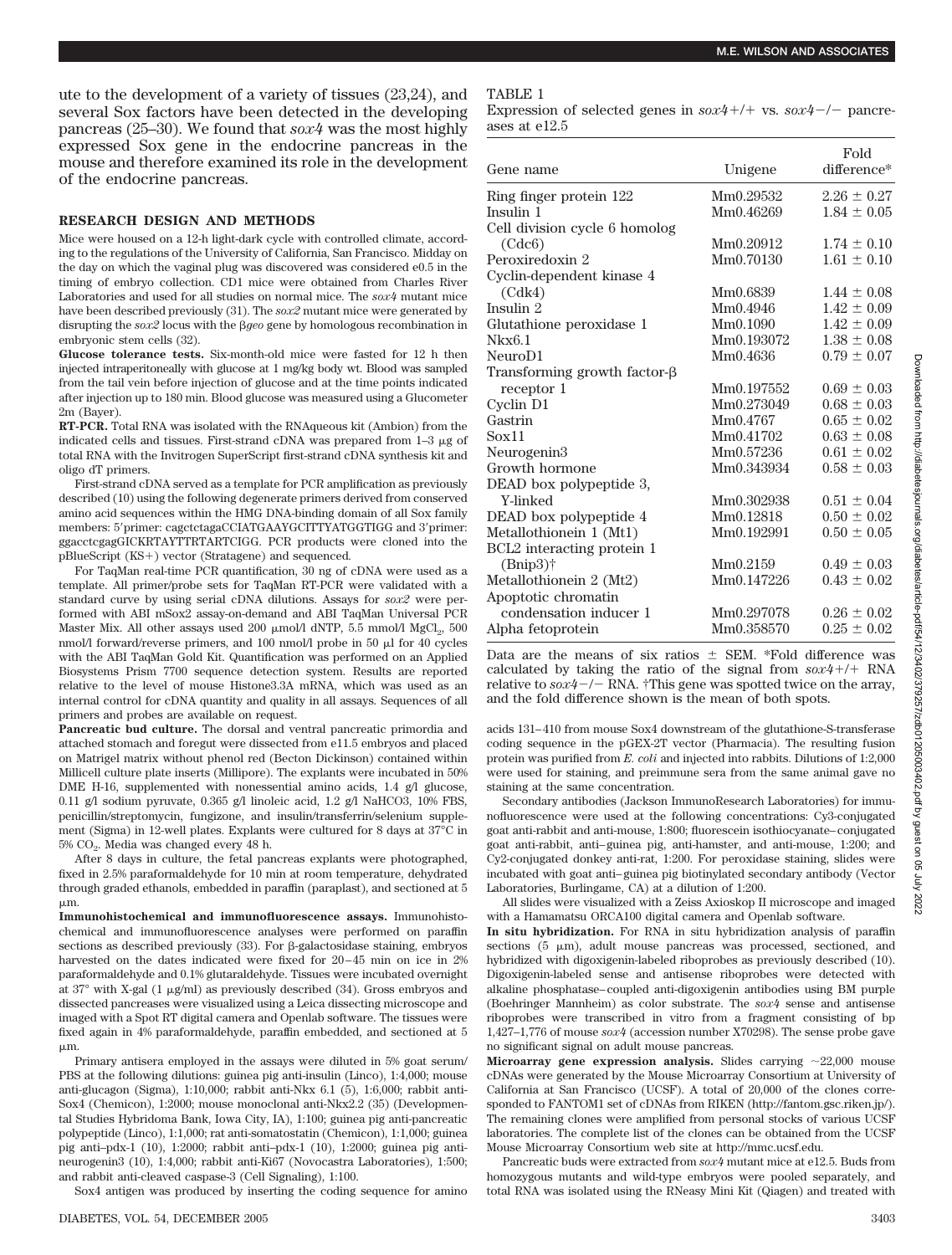

RNase-free DNase according to the manufacturer's protocol. With the MessageAmp aRNA Kit (Ambion),  $2 \mu$ g of total RNA were amplified. As previously described (14), 5  $\mu$ g of amplified RNA from  $s\alpha x^4$  -/- and  $s\alpha x^4$  +/+ embryos were labeled with Cy3 and Cy5, respectively. Labeled samples were hybridized and washed as previously described (36). Microarrays were scanned with an Axon 400B scanner (Axon Instruments), and the data were analyzed using microarray analysis software Genepix v.4 (Axon Instruments) and the NO-MAD microarray database system (http://ucsf-nomad.sourceforge.net/). Two hybridizations were performed from amplified RNA from each of three independent amplifications and used to calculate the mean fold difference and SEM shown in Table 1.

# **RESULTS**

**Expression of Sox family members in the pancreas.** To survey the Sox genes expressed in the pancreas, we designed degenerate oligonucleotides that recognized all known mammalian Sox family members and used them to amplify cDNA from mouse fetal pancreas and adult islets by PCR (26). Of 50 independent PCR products from adult islets, 69% encoded Sox4 and the remainder encoded Sox10, 11, 12, and 15. From cDNA harvested from fetal pancreas at embryonic day 15.5 (e15.5), 25% of sequenced products encoded Sox4; Sox9, 11, and 15 were highly represented ( 10%); and Sox5, 7, 8, 10, 12, 13, and 21 were also present. We also detected cDNA encoding Sox2 from fetal pancreas at e10.5. All but Sox2 and 12 have been reported previously in the pancreas (25–30).

To assess the temporal expression pattern of selected Sox mRNAs, we used TaqMan real-time RT-PCR and included Neurogenin3 for comparison (Fig. 1). The mR-NAs encoding Sox2, 11, and 12 were present at e10.5 (Fig.

**FIG. 1. Temporal expression patterns of Sox factors in the developing pancreas. Expression levels of the indicated genes in mouse pancreas were measured by realtime TaqMan RT-PCR at the embryonic dates shown and in adult islets. Results represent mean SEM from three independent experiments and are expressed relative to levels of mouse Histone3.3A mRNA, which was used as an internal control for cDNA quantity and quality in all assays. Ngn3, Neurogenin3.**

1*A*–*C*) but rapidly declined before the secondary transition at e13, although modest levels of *sox12* mRNA persisted in adult islets. The expression levels of mRNA encoding Sox2 and 11 were significantly lower than the other mRNAs tested (Fig. 1*H*). Levels of mRNA encoding Sox4 peaked during the secondary transition and persisted at high levels in adult islets (Fig. 1*D*). The expression pattern of mRNA encoding Sox9 most closely mirrored that of Neurogenin3, with a marked peak during the secondary transition (Fig. 1*E*). The expression level of the mRNA encoding Sox13 varied the least over the period tested and along with Sox4 remained at high levels in adult islets (Fig. 1*F*).

These RT-PCR data cannot establish which cells within the pancreas express each mRNA. To assess the spatial expression pattern of *sox2* within the pancreas, we examined mouse embryos heterozygous for a *sox2* allele disrupted by the chimeric βgeo gene encoding a β-galactosidase/neomycin fusion protein. Cells expressing the *sox2* gene were identified with the  $\beta$ -galactosidase substrate X-gal, and the pancreas was identified by immunohistochemical staining for the Pdx1 homeodomain transcription factor (Fig. 2). At e9.5, the foregut, especially the developing stomach, stained strongly for  $\beta$ -galactosidase activity, and the proximal midgut stained more weakly (Fig. 2*A*), but the dorsal pancreatic bud did not express  $\beta$ -galactosidase (Fig. 2*B*). At e10.5, staining in the foregut was reduced, and by e16.5 there was no apparent staining of gut epithelium. There was no staining in the pancreas at either e10.5 or e16.5 (data not shown). Therefore,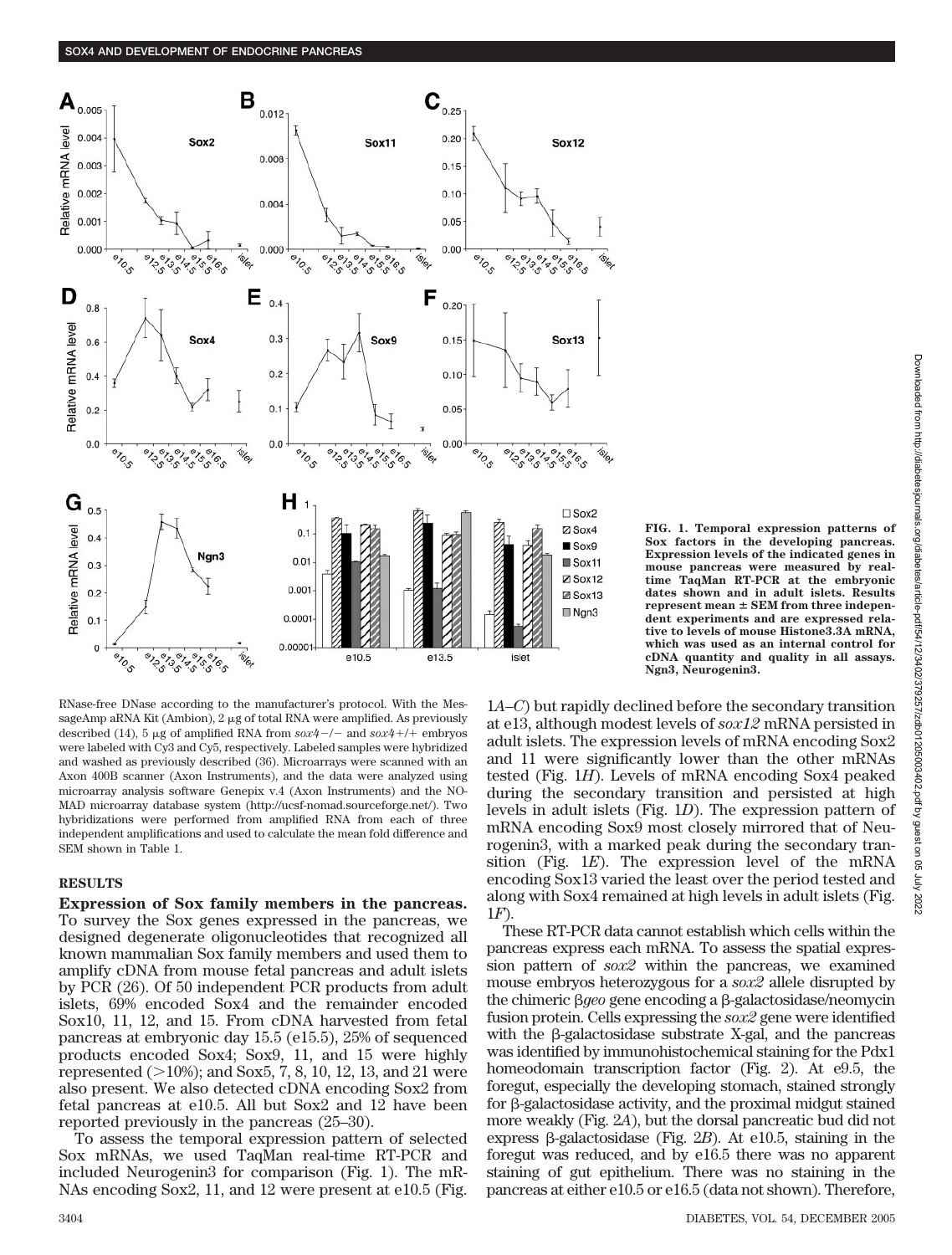

FIG. 2. Sox2-driven  $\beta$ -galactosidase expression in the developing **endoderm of Sox2-lacZ knock-in mice. Heterozygous embryos were** harvested at e9.5 and stained for β-galactosidase activity (blue). Sox2 **was expressed (***A***) in the foregut (FG) as well as the proximal midgut (MG) regions of the gut tube at e9.5. However, when transverse sections of e9.5 embryos were stained for Pdx1 (brown), Sox2 was specifically excluded from Pdx1-positive cells in the dorsal pancreatic bud (DP) (***B***). Ao, aorta; NT, neural tube.**

in the early pancreatic bud, when *sox2* mRNA was detected in samples from the developing pancreas (Fig. 1*A*), no evidence of *sox2* gene activity was detected within the pancreatic epithelium. The *sox2* mRNA detected by RT-PCR may have resulted from contamination of the pancreatic samples with mRNA from the adjacent gut. We cannot completely rule out the possibility, however, that very rare cells express significant levels of *sox2* mRNA in the pancreas after e9.5 or that the early expression of Sox2 in the prepancreatic gut may have effects later in development.

Nuclear expression of Sox4 protein was detected broadly in the pancreas epithelium throughout embryonic development (data not shown). In the adult pancreas, however, both in situ hybridization and immunofluorescence detected Sox4 expression only in islets (Fig. 3). Immunofluorescent costaining for Sox4 along with each of the islet hormones demonstrated the presence of Sox4 in the nuclei of all islet cells (Fig. 3*B–E*).

**Islet development in Sox4 null embryos.** To test the role of Sox4 in pancreatic development, we examined the development of the pancreas in mice with a targeted disruption of the *sox4* gene (31). Adult heterozygous *sox4* mutant mice appeared normal, with no difference in weight from their wild-type littermates. By intraperitoneal glucose tolerance test at age 6 months, the heterozygotes tended to have higher glucose levels than their wild-type littermates despite weighing less (Fig. 4) ( $P = 0.06$  at 30) min by two-tailed Student's *t* test).

We examined the developing pancreas in these mice at

stages up to e12.5 and found no morphological differences in the pancreas between homozygous null animals and wild-type littermates. Assessment of insulin, glucagon, and Pdx1 expression by immunohistochemistry also revealed no differences between  $s\alpha x^4$ -/-,  $s\alpha x^4$ +/-, and wild-type littermates at this age (data not shown). To test for changes in gene expression, we labeled cDNA from e12.5 pancreas from  $sox4-/-$  and their wild-type littermates and compared the expression patterns by hybridization on microarrays containing  $\sim$ 22,000 mouse cDNAs (Table 1). Although by immunohistochemistry we detected no difference in staining for insulin protein at e12.5, the microarray studies detected a consistent reduction in both *insulin1* and *insulin2* mRNA levels in the mutant pancreases. Among other mRNA reduced in the mutants, messages encoding the homeodomain transcription factor Nkx6.1 and antioxidant enzymes (peroxiredoxin 2 and glutathione peroxidase 1) were also significantly reduced in the mutants. Interestingly, the mRNAs encoding Sox11 and both islet bHLH proteins (Neurogenin3 and NeuroD1) were increased in the mutants. The complete gene expression dataset has been deposited in NCBIs Gene Expression Omnibus (GEO, http://www.ncbi.nlm.nih.gov/geo/) and are accessible through GEO Series accession number GSE2539.

Unfortunately, homozygous *sox4* mutant embryos do not survive beyond e14 because of cardiac defects (37). At e13.5, however, the pancreas has just reached the secondary transition, and very few insulin-expressing cells can be detected before that time. Therefore, we cultured explants of pancreas from e11.5 embryos for 8 days under conditions that allowed islet development to continue ex vivo (38) (Fig. 5). Explants from Sox4 null animals grew just as well in culture as those from wild-type and heterozygous littermates. After culture, explants were fixed, embedded, and stained for pancreatic markers by immunohistochemistry.

All explants developed equal amounts of acinar pancreas, but  $Sox4-/-$  pancreatic explants developed fewer endocrine cells than those from wild-type or heterozygous littermates, although all four endocrine cell types were detected (Fig. 5 and data not shown). The few endocrine cells present showed some tendency to cluster in the Sox $4-/-$  explants but did not generate well-formed islets with a core of  $\beta$ -cells surrounded by  $\alpha$ -cells, whereas classic islets formed in explants from wild-type and  $Sox4+/-$  embryos. Insulin and glucagon-expressing cells in the explants were quantified, and  $Sox4-/-$  animals were found to have significantly reduced numbers of insulin-expressing cells (Fig. 5*I*). Assessment of the frequency of replication and apoptosis of the insulin-positive cells by staining for KI67 and activated caspase 3, respectively, demonstrated no change in the cultured  $Sox4-/-$ 

Sox4/Insulin SOX4 iOX4 Sox4 /Glucagon /Somatostatin /Pancreatic Polypeptide

**FIG. 3. Sox4 expression in the adult islet. In situ hybridization with a** *sox4* **anti-sense probe (***A***) specifically labeled all islet cells in an 8-week-old adult mouse pancreas. Immunofluorescent staining for Sox4 (red) in the adult mouse pancreas demonstrated expression in the nuclei of cells expressing insulin (green) (***B***), glucagon (green) (***C***), somatostatin (green) (***D***), and pancreatic polypeptide (green) (***E***).**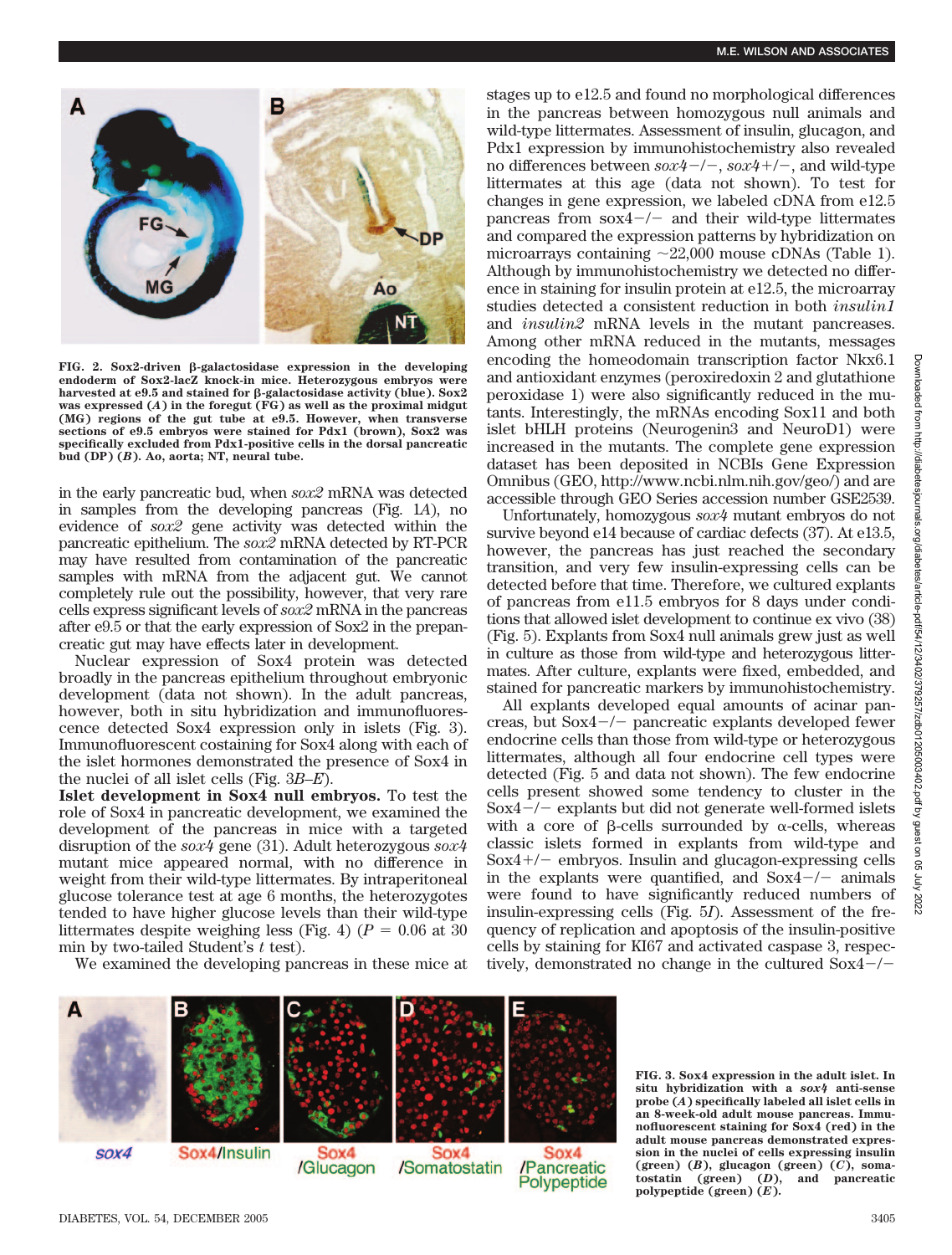

pancreatic explants compared with control explants (data not shown).

**Nkx2.2 and Nkx6.1 expression in Sox4 mutant mice.** Animals lacking the transcription factors Nkx6.1 and Nkx2.2 have defects in  $\beta$ -cell formation (5,19). To determine whether the function of Sox4 in endocrine pancreas development lies upstream of these factors, we looked for Nkx2.2 and Nkx6.1 expression in the cultured  $Sox4-/-$ 



**FIG. 5. Endocrine differentiation in cultured pancreatic explants. The pancreas was removed from**  $s\alpha x/4 + (- (A-C, G))$  **and**  $s\alpha x/4 - (- (D-F, H))$ **mouse embryos at e11.5 and cultured for 8 days. In** *A* **and** *D***, the developing pancreas after 8 days in culture is outlined by the dashed** line. The  $sox4$ <sup>-/-</sup> had markedly reduced staining for insulin (peroxi**dase staining in brown) (***E***) and variably reduced staining for glucagon** (brown)  $(F)$  compared with  $s \circ x/4 + (-\exp \left(\frac{F}{\sin \theta}\right)$  and *B*, respectively). **Serial sections were used for staining in panels** *B***,** *C, E,* **and** *F***. Immunofluorescent costaining for insulin (red) and glucagon (green)** shows the same effect  $(G, H)$ . These differences were quantified by **counting the numbers of insulin- and glucagon-positive cells in every other section of peroxidase stained sections of the explants from** *sox4+/-*  $(n = 6)$  and *sox4-/-*  $(n = 6)$  explants.  $(F)$ . Error bars **indicate SEM. \*Statistically significant decrease in the number of insulin-positive cells in the**  $sox4$  **–/– explants (** $P = 0.018$  **by two tailed Student's** *t* **test).**

**FIG. 4. Intraperitoneal glucose tolerance tests. After intraperitoneal injection of 1 g/kg of glucose (***A***), the rise in blood glucose levels was the same in 6-month-old** male  $sox4+/-$  (dashed lines,  $n = 21$ ) and  $sox4$ <sup>+/+</sup> (solid lines,  $n = 24$ ) mice. *B*: Mean **weight for the same animals at 6 months old is shown. Error bars represent SEM.**

pancreatic explants and found that both factors were still expressed in the appropriate endocrine cells in  $Sox4-/$ bud cultures (Fig. 6). It should be noted that the number of cells expressing the  $\beta$ -cell-specific factor Nkx6.1 was significantly reduced in concordance with both the reduction in  $\beta$ -cells and the microarray studies showing a reduction in  $nkx6.1$  mRNA at e12.5 (Table 1). Nkx2.2 is specifically required for the differentiation of insulin-producing cells in the fetal mouse pancreas (19). Real-time RT-PCR analysis of e17.5 pancreas RNA from animals lacking Nkx2.2 (19) showed that *sox4*, as well as *sox9* and *sox13,* was still expressed in the absence of Nkx2.2 (Fig. 7). These data suggest that these Sox factors do not lie directly downstream of Nkx2.2 and that the pancreatic



**FIG. 6. Expression of Nkx6.1 and Nkx2.2 in cultured pancreatic explants. The pancreas was removed from mouse embryos at e11.5 and cultured for 8 days. Cells expressing insulin (green) also expressed both Nkx2.2 (red) (***A* **and** *B***) and Nkx6.1 (red) (***C* **and** *D***) in both**  $s\alpha x$ <sup> $4$ </sup> +/- (*A* and *C*) and  $s\alpha x$ <sup> $4$ </sup> -/- explants.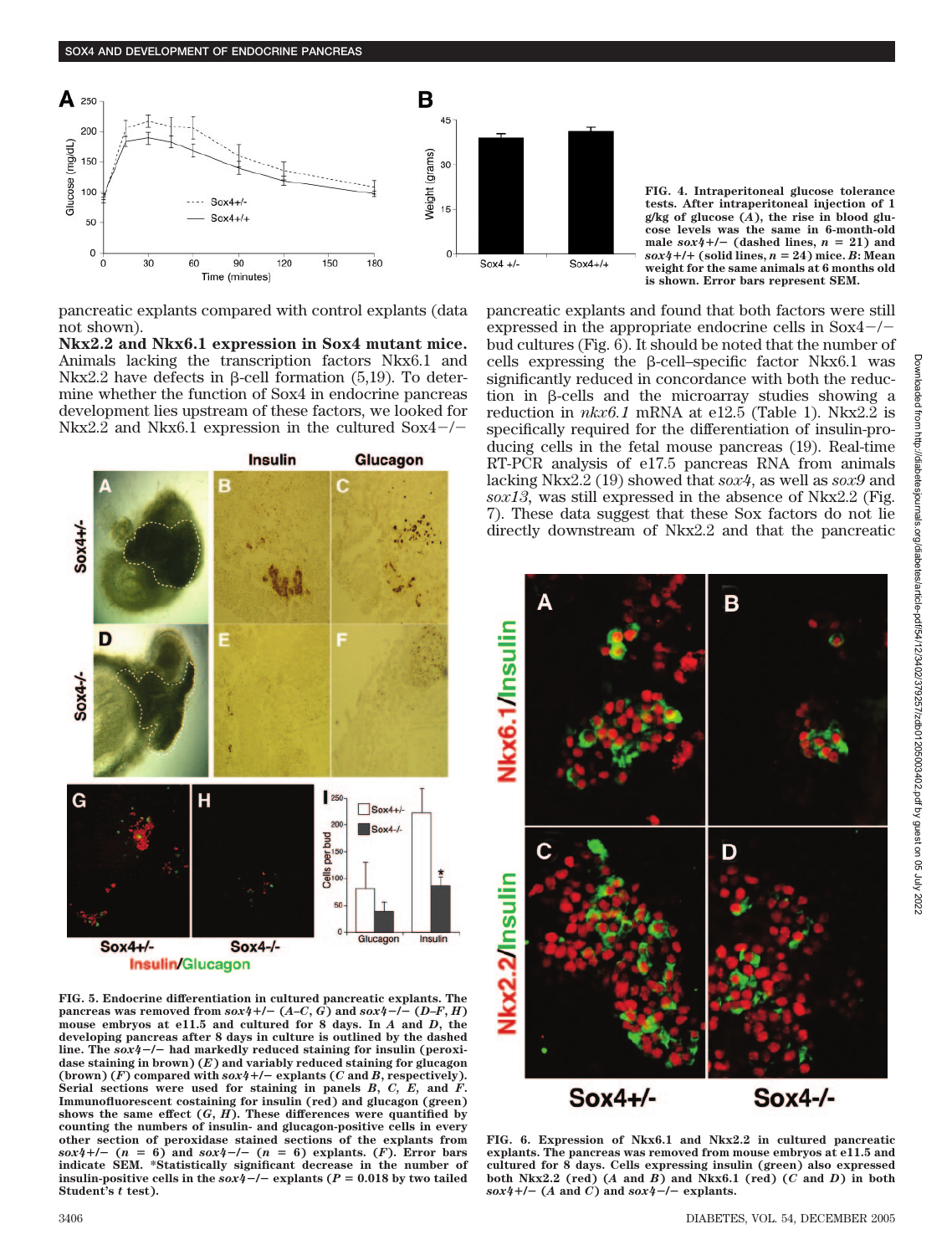

**FIG. 7. Expression patterns of Sox factors in** *nkx2.2***/ pancreas. Expression levels of the indicated genes in the pancreases of**  $nkx2.2+/+$ ,  $nkx2.2+/-$ , and  $nkx2.2-/-$  mouse embryos were measured **by real-time TaqMan RT-PCR at e17.5. Results represent mean SEM from three independent experiments and are expressed relative to levels of mouse Histone3.3A mRNA, which was used as an internal control for cDNA quantity and quality in all assays.**

phenotype of the Nkx2.2 null animals does not result from the loss of these factors.

# **DISCUSSION**

Members of the Sox family of transcription factors, including the 20 mammalian members, have been implicated in the development of a variety of tissues at all stages of development (23,24). In the developing mouse pancreas, we detected the expression of 11 Sox factors, Sox4, 5, 7, 8, 9, 10, 11, 12, 13, 15, and 21. All of these but Sox21 have been identified previously in the vertebrate pancreas, and in addition, Sox factors 17, 18, and 30 were detected previously by RT-PCR with gene-specific primers from the embryonic mouse pancreas (26). Although this suggests that the majority of Sox factors are expressed in the pancreas, some mRNAs that have been detected only by RT-PCR may not be expressed at significant levels or may originate from cells that do not derive from the pancreatic epithelium, such as mesenchymal cells, endothelial cells, migrating neurons, or circulating blood cells.

Sox2 plays a critical role in the maintenance of certain stem cell populations in vertebrates. It is expressed in the oocyte, persists through the blastocyst including the inner cell mass from which embryonic stem cells are derived, and is required for the further development of these multipotent precursors that will eventually form all of the tissues of the embryo (34). In studies in embryonic stem cells, Sox2 expression correlates with maintenance of the undifferentiated, multipotent precursor state (39,40), and in collaboration with the octamer transcription factor Oct3/4, supports a gene expression program that is critical for both maintaining the undifferentiated state and multipotency (40–43). Sox2 is also expressed in populations of neural stem cells in the central nervous system of the adult, where it appears to play a role similar to that in embryonic stem cells (44–48).

Because the endocrine cells of the pancreas share common developmental pathways with neurons, common gene expression patterns, and similar functions, it has been proposed that a population of cells similar to the neural stem cells may exist in the adult pancreas. In fact, cells expressing the intermediate filament nestin, a marker of neural stem cells (49), have been detected in the adult pancreas (50), although many of these cells are not of endoderm origin and do not appear to be stem cells (51–53). Our data in the mouse pancreas, however, indicates that Sox2-expressing cells are extremely rare, if they exist at all. Unlike the central nervous system, the mouse pancreas does not appear to contain Sox2-expressing stem cells.

In contrast, Sox4 is expressed abundantly in the pancreas, initially broadly and eventually restricted to the mature islet cells, and its predominant function appears to occur late in endocrine cell differentiation. Sox4 expression has been detected previously in a variety of developing and adult tissues in mammals, including central nervous system, thymus, heart, lung, gonads (54), and gut (55), as well as the pancreas (26). A role has been demonstrated for Sox4 in the development of B lymphocytes, the cardiac outflow tract, (31) and the central nervous system (56). In the pancreas, the pancreatic explant data demonstrate that Sox4 is required for the proper expansion of the endocrine cell population, espe $cially \beta$ -cells, after the secondary transition.

Among the changes observed in gene expression in the Sox4 mutant embryos, we detected an increase in *sox11* mRNA. This increase in Sox11 may be partial compensation for the loss of Sox4. Among mammalian Sox factors, Sox11 is the most similar to Sox4. They share homologies throughout their sequence and 95% identity in the amino acid sequence of their HMG domains, and together with Sox12, which we also detected in the developing pancreas and the mature islet, they have been classified as class C Sox proteins (24). Early in development, Sox11 is expressed in many tissues, including the pancreatic epithelium (26,29), but, as we observed in the pancreas, its expression rapidly declines as the embryo matures (29). In the development of the central nervous system, transient Sox11 expression frequently precedes Sox4 in the same populations of neural precursors (56). In the absence of Sox11, pancreas development is modestly impaired, although islet development has not been studied in these animals (29).

Because we found that Nkx6.1 expression was reduced in the pancreases of Sox4 mutant embryos at e12.5, it is possible that the reduction in  $\beta$ -cell number in the Sox4 mutant explants may result from a decrease in Nkx6.1, since Nkx6.1 mutant embryos have a similar, although more dramatic, decrease in  $\beta$ -cell number after the secondary transition (5). Two lines of reasoning, however,  $suggest that$  Sox4 does not lie upstream of Nkx6.1 in  $\beta$ -cell differentiation. First, the expression of Nkx6.1 appears normal in those  $\beta$ -cells that do successfully differentiate in the Sox4 mutant explants. Second, the reduction in Nkx6.1 may simply result from the reduction in  $\beta$ -cells. Expression levels of Nkx6.1 protein are initially fairly uniform in the pancreatic bud, but by e12.5 there are already distinct gradations in nuclear expression of Nkx6.1 protein in different pancreatic cell populations (5). Given the lag between transcription and protein accumulation, differences in mRNA levels may be even greater, with the highest levels of  $nkx6.1$  mRNA likely in  $\beta$ -cells or  $\beta$ -cell progenitors. Insulin mRNA half-life is  $\sim$ 100 h, so it may take a long time after the initial differentiation of a  $\beta$ -cell before enough insulin accrues to allow its detection with anti-insulin antibodies. Therefore, although there is no reduction in insulin-expressing cells in Sox4 mutant embryos at e12.5, the number of cells that have initiated both *nkx6.1* and *insulin* gene transcription and would normally be detectable a day later may already be reduced. Consis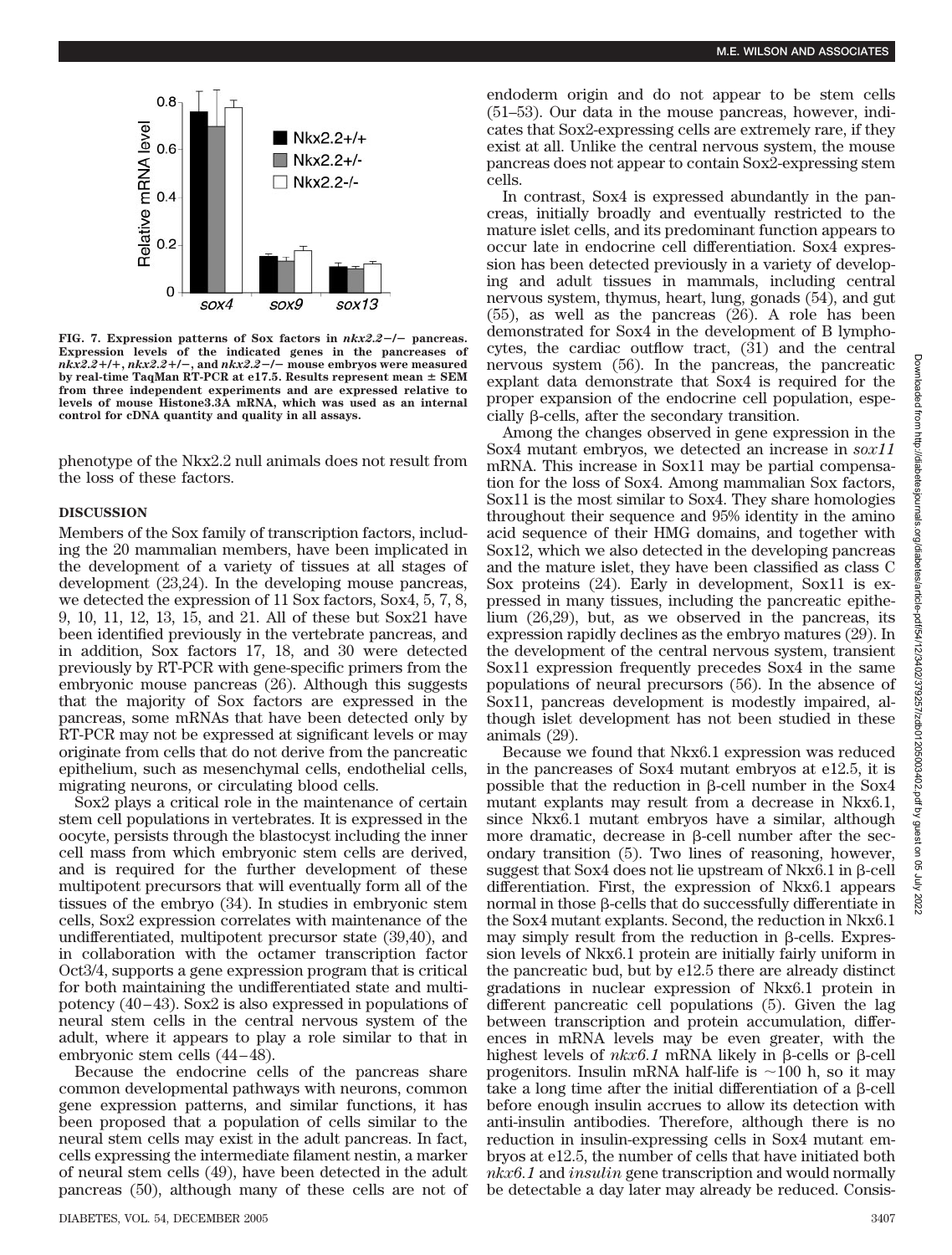tent with this interpretation, we also saw a reduction in transcripts for both *insulin1* and *insulin2* at e12.5 in the Sox4 mutant embryos (Table 1). These data are consistent with the assumption that the morphologic and immunohistologic changes that characterize the secondary transition in the pancreas at e13 are preceded by changes in the gene expression program a day earlier.

Interestingly, we now know of several transcription factors that contribute to endocrine cell differentiation after, but not before, the secondary transition, including the homeodomain transcription factors Pdx1, Pax4, and Nkx6.1 (5,21,57–59). In embryos lacking any of these three factors, the early endocrine cells differentiate apparently normally, but starting at the secondary transition there is a marked deficit in the formation of new endocrine cells of one or more types. This distinct difference between the gene expression pathways that lead to the differentiation of endocrine cells before and after the secondary transition has led to the conclusion that the two populations may reflect distinct lineages (5,6). These differences may have important implications for attempts to produce --cells, since all pathways for the formation of insulinproducing cells may not be equivalent, and it may be necessary to follow the Pax4/Nkx6.1/Pdx1/Sox4 pathway to produce functionally mature  $\beta$ -cells for treating diabetes.

#### **ACKNOWLEDGMENTS**

This work was supported by National Institutes of Health Grants DK2134 and DK61245, cores from National Institutes of Health Grant P30 DK063720, Larry L. Hillblom Foundation Grant No. 2002/1(E), Juvenile Diabetes Research Foundation fellowship awards 3-98-341 (to M.E.W.) and 3-2004-276 (to F.C.L.), and an American Diabetes Association Mentor-Based Postdoctoral Fellowship Grant (to Y.K.).

We thank members of the German and Hebrok laboratories, John Rubenstein, and Didier Stainier for helpful advice and criticism. We thank the UCSF Mouse Microarray Consortium for supplying mouse cDNA arrays.

# **REFERENCES**

- 1. Slack JM: Developmental biology of the pancreas. *Development* 121:1569– 1580, 1995
- 2. Teitelman G, Alpert S, Polak JM, Martinez A, Hanahan D: Precursor cells of mouse endocrine pancreas coexpress insulin, glucagon and the neuronal proteins tyrosine hydroxylase and neuropeptide Y, but not pancreatic polypeptide. *Development* 118:1031–1039, 1993
- 3. Oster A, Jensen J, Serup P, Galante P, Madsen OD, Larsson LI: Rat endocrine pancreatic development in relation to two homeobox gene products (Pdx-1 and Nkx 6.1). *J Histochem Cytochem* 46:707–715, 1998
- 4. Pang K, Mukonoweshuro C, Wong GG: Beta cells arise from glucose transporter type 2 (Glut2)-expressing epithelial cells of the developing rat pancreas. *Proc Natl Acad SciUSA* 91:9559–9563, 1994
- 5. Sander M, Sussel L, Conners J, Scheel D, Kalamaras J, Dela Cruz F, Schwitzgebel V, Hayes-Jordan A, German M: Homeobox gene Nkx6.1 lies downstream of Nkx2.2 in the major pathway of beta-cell formation in the pancreas. *Development* 127:5533–5540, 2000
- 6. Wilson ME, Kalamaras JA, German MS: Expression pattern of IAPP and prohormone convertase 1/3 reveals a distinctive set of endocrine cells in the embryonic pancreas. *Mech Dev* 115:171–176, 2002
- 7. Bonner-Weir S: Regulation of pancreatic beta-cell mass in vivo. *Recent Prog Horm Res* 49:91–104, 1994
- 8. Wilson ME, Scheel D, German MS: Gene expression cascades in pancreatic development. *Mech Dev* 120:65–80, 2003
- 9. Apelqvist A, Li H, Sommer L, Beatus P, Anderson DJ, Honjo T, Hrabe de Angelis M, Lendahl U, Edlund H: Notch signaling controls pancreatic cell differentiation. *Nature* 400:877–881, 1999
- 10. Schwitzgebel VM, Scheel DW, Conners JR, Kalamaras J, Lee JE, Anderson DJ, Sussel L, Johnson JD, German MS: Expression of neurogenin3 reveals

an islet cell precursor population in the pancreas. *Development* 127:3533– 3542, 2000

- 11. Jensen J, Heller RS, Funder-Nielsen T, Pedersen EE, Lindsell C, Weinmaster G, Madsen OD, Serup P: Independent development of pancreatic  $\alpha$ - and --cells from neurogenin3-expressing precursors: a role for the notch pathway in repression of premature differentiation. *Diabetes* 49:163–176, 2000
- 12. Gradwohl G, Dierich A, LeMeur M, Guillemot F: Neurogenin3 is required for the development of the four endocrine cell lineages of the pancreas. *Proc Natl Acad SciUSA* 97:1607–1611, 2000
- 13. Gu G, Dubauskaite J, Melton DA: Direct evidence for the pancreatic lineage:  $NGN3+$  cells are islet progenitors and are distinct from duct progenitors. *Development* 129:2447–2457, 2002
- 14. Gasa R, Mrejen C, Leachman N, Otten M, Barnes M, Wang J, Chakrabarti S, Mirmira R, German M: Proendocrine genes coordinate the pancreatic islet differentiation program in vitro. *Proc Natl Acad SciUSA* 101:13245– 13250, 2004
- 15. Smith SB, Watada H, German MS: Neurogenin3 activates the islet differentiation program while repressing its own expression. *Mol Endocrinol* 18:142–149, 2004
- 16. Smith SB, Gasa R, Watada H, Wang J, Griffen SC, German MS: Neurogenin3 and hepatic nuclear factor 1 cooperate in activating pancreatic expression of Pax4. *J Biol Chem* 273:32854–38259, 2003
- 17. Huang HP, Liu M, El-Hodiri HM, Chu K, Jamrich M, Tsai MJ: Regulation of the pancreatic islet-specific gene BETA2 (neuroD) by neurogenin 3. *Mol Cell Biol* 20:3292–3307, 2000
- 18. Watada H, Scheel DW, Leung J, German MS: Distinct gene expression programs function in progenitor and mature islet cells. *J Biol Chem* 278:17130–17140, 2003
- 19. Sussel L, Kalamaras J, Hartigan-O'Connor DJ, Meneses JJ, Pedersen RA, Rubenstein JL, German MS: Mice lacking the homeodomain transcription factor Nkx2.2 have diabetes due to arrested differentiation of pancreatic beta cells. *Development* 125:2213–2221, 1998
- 20. Liu M, Pleasure SJ, Collins AE, Noebels JL, Naya FJ, Tsai MJ, Lowenstein DH: Loss of BETA2/NeuroD leads to malformation of the dentate gyrus and epilepsy. *Proc Natl Acad SciUSA* 97:865–870, 2000
- 21. Sosa-Pineda B, Chowdhury K, Torres M, Oliver G, Gruss P: The Pax4 gene is essential for differentiation of insulin-producing beta cells in the mammalian pancreas. *Nature* 386:399–402, 1997
- 22. Heremans Y, Van De Casteele M, in't Veld P, Gradwohl G, Serup P, Madsen O, Pipeleers D, Heimberg H: Recapitulation of embryonic neuroendocrine differentiation in adult human pancreatic duct cells expressing neurogenin 3. *J Cell Biol* 159:303–312, 2002
- 23. Wegner M: From head to toes: the multiple facets of Sox proteins. *Nucleic Acid Res* 27:1409–1420, 1999
- 24. Schepers GE, Teasdale RD, Koopman P: Twenty pairs of sox: extent, homology, and nomenclature of the mouse and human sox transcription factor gene families. *Dev Cell* 3:167–170, 2002
- 25. Piper K, Ball SG, Keeling JW, Mansoor S, Wilson DI, Hanley NA: Novel SOX9 expression during human pancreas development correlates to abnormalities in Campomelic dysplasia. *Mech Dev* 116:223–226, 2002
- 26. Lioubinski O, Muller M, Wegner M, Sander M: Expression of Sox transcription factors in the developing mouse pancreas. *Dev Dyn* 227:402–408, 2003
- 27. Lee YH, Saint-Jeannet JP: Sox9, a novel pancreatic marker in Xenopus. *Int J Dev Biol* 47:459–462, 2003
- 28. Kasimiotis H, Myers MA, Argentaro A, Mertin S, Fida S, Ferraro T, Olsson J, Rowley MJ, Harley VR: Sex-determining region Y-related protein SOX13 is a diabetes autoantigen expressed in pancreatic islets. *Diabetes* 49:555– 561, 2000
- 29. Sock E, Rettig SD, Enderich J, Bosl MR, Tamm ER, Wegner M: Gene targeting reveals a widespread role for the high-mobility-group transcription factor Sox11 in tissue remodeling. *Mol Cell Biol* 24:6635–6644, 2004
- 30. Bell KM, Western PS, Sinclair AH: SOX8 expression during chick embryogenesis. *Mech Dev* 94:257–260, 2000
- 31. Schilham MW, Oosterwegel MA, Moerer P, Ya J, de Boer PA, van de Wetering M, Verbeek S, Lamers WH, Kruisbeek AM, Cumano A, Clevers H: Defects in cardiac outflow tract formation and pro-B-lymphocyte expansion in mice lacking Sox-4. *Nature* 380:711–714, 1996
- 32. Ekonomou A, Kazanis I, Malas S, Wood H, Alifragis P, Denaxa M, Karagogeos D, Constanti A, Lovell-Badge R, Episkopou V: Neuronal migration and ventral subtype identity in the telencephalon depend on SOX1. *PLoS Biol* 3:e186, 2005
- 33. Sander M, Neubuser A, Kalamaras J, Ee HC, Martin GR, German MS: Genetic analysis reveals that PAX6 is required for normal transcription of pancreatic hormone genes and islet development. *Genes Dev* 11:1662– 1673, 1997
- 34. Avilion AA, Nicolis SK, Pevny LH, Perez L, Vivian N, Lovell-Badge R: